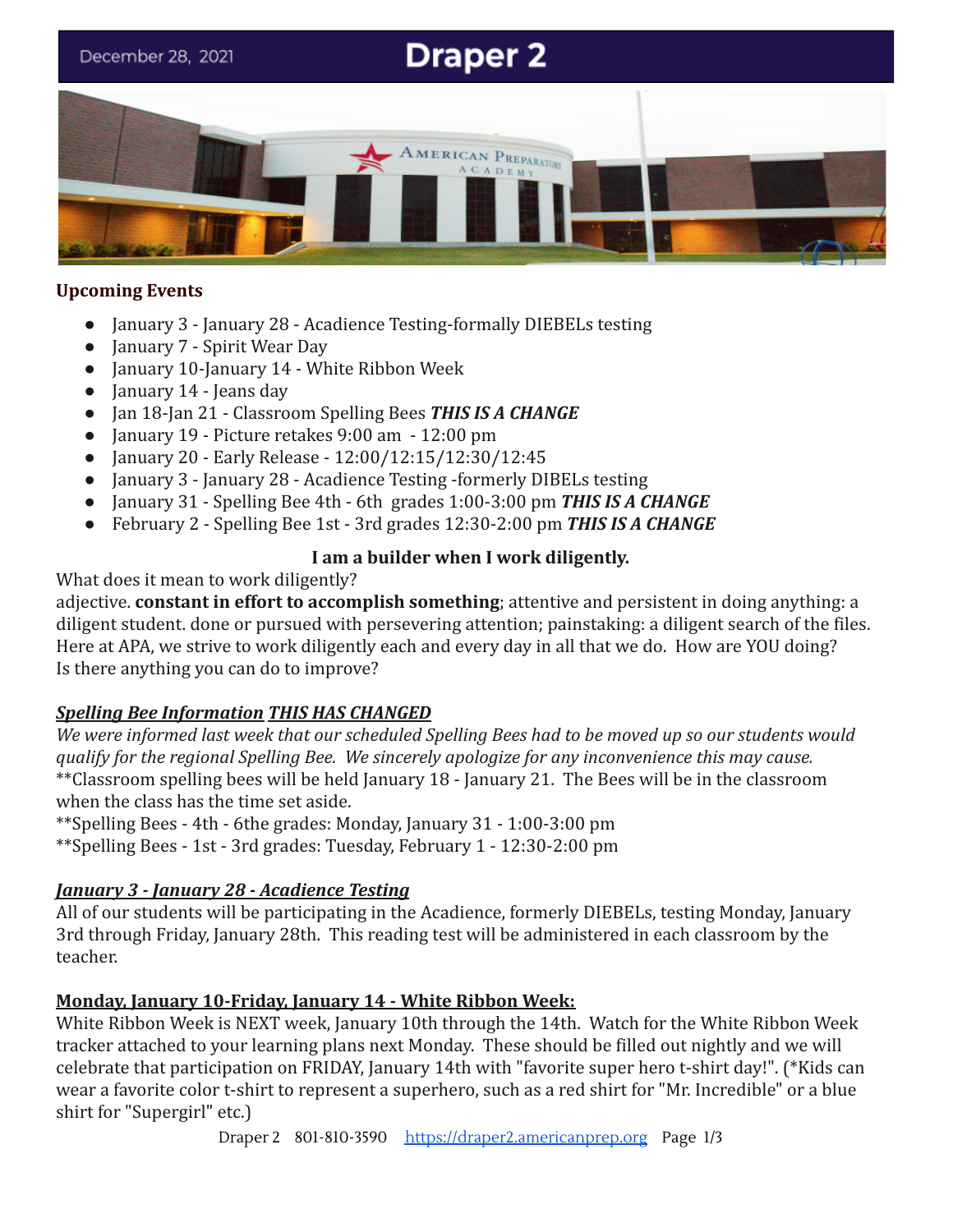White Ribbon Week is our Media Safety week where we have daily lessons and three fun activities on Monday, Tuesday and Friday that week. "I've Got the Power" over my media choices! It's going to be a GREAT week!

# **Rock the Socks**

Thank you for your generosity in donating socks to our service drive last month. Our Draper 2 campus QUADRUPLED our original goal, and all campuses together donated 41,406 pairs of socks to the Road Home in Salt Lake City. That's mind blowing!

## *Wednesday, January 19 - Picture Retake Day*

Picture retake day has been rescheduled for Wednesday, January 19th 9:00 am - 12:00 pm. If your student needs to have their picture retaken, please have them bring back the pictures you are not satisfied with.

# *Thursday, January 20 - Early Dismissal - Professional Development*

*AM Kindergarten students will attend this day*

- Kindergarten students with no other D2 or D3 siblings will be released at 12:00 pm
- $\bullet$  Yellow 12:15 pm
- Blue 12:30 pm
- Red 12:45 pm
- Buses will leave at 12:25 pm and arrive 3 hours earlier than usual. Bus schedules are posted here - <https://www.americanprep.org/bus-program/>
- Day Care Buses please contact your provider to confirm arrangement

# *School Closures and Delays Policy*

American Prep schools will remain open, when possible, even if weather conditions are severe, as we know that for some of our families it is very important that school is open on scheduled school days. American Prep is concerned about the safety of all students, staff, and patrons. We encourage everyone to use caution traveling safely to and from our schools and buildings.

American Prep recognizes that the decision to keep children home when weather conditions are severe is always at the parents' discretion.

Students who are kept home by a parent or guardian will not be penalized for their absence or tardiness. Make-up schoolwork may be necessary, but schools will accommodate students on the timely completion of required assignments or tests.

On occasion, the weather may be so extreme that American Prep will close schools or implement a late start or early dismissal. In the past, we followed the district where our schools reside for these decisions. Beginning with the 20-21 school year, this will no longer be the case.

American Prep will make decisions for each campus on a case-by-case basis. The following information outlines the communication procedures that will be followed if such school closures or delays become necessary.

School Website and Social Media: The school will post on its website at [www.americanprep.org](http://www.americanprep.org/) the status of each campus as early as possible in the morning, but by 6:30 a.m. This is the FIRST place that parents should go to find the closure information. No announcement means normal operation. Closures or late starts are for one day only.